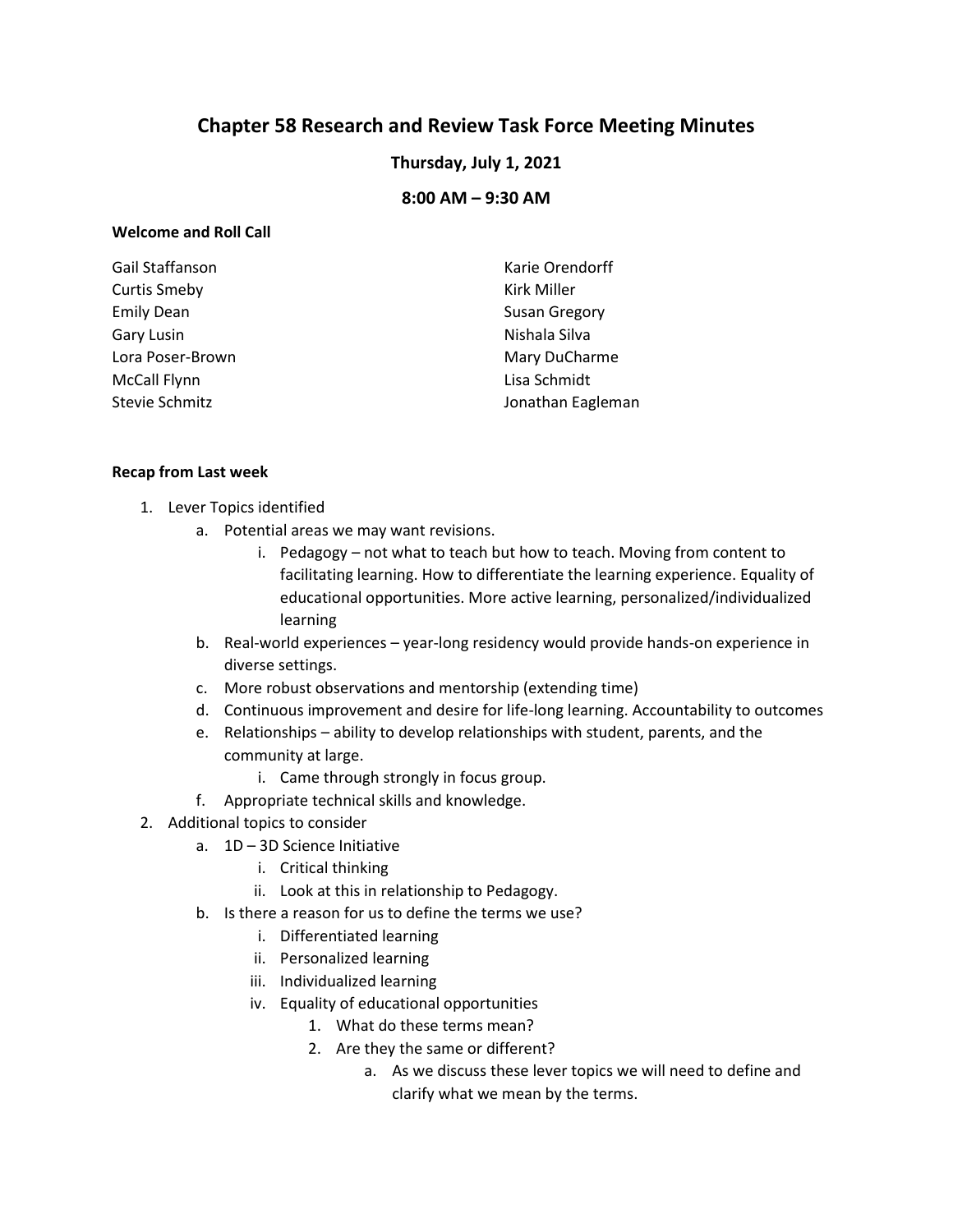- 1. How do we complete verbiage change recommendations?
	- a. Sub-Committees assigned to certain sections.
		- i. Not a popular option in the Task Force
	- b. Scribe works on language with task force input.
		- i. Collectively talk through the changes as a group.
			- 1. Can make changes via zoom until a consensus is made.
	- c. Task force members submit language change proposals for discussion.
		- i. Individually submit and propose change then discussed and voted on.
- 2. Recommendations made by OCHE that have already been made to the OPI.
	- a. Those recommendations should be brought forward for the TF to contemplate.
	- b. TF could consider those as well as developing their own recommendations.
- 3. Would sub committees be assigned other sections of Ch. 58?
	- a. Subcommittee work
		- i. Big picture conversations are happening.
			- 1. When specific language is identified a sub committee would be assigned to focus on those.
				- a. Helps divide the work that may be easier than a large group.
	- b. How do we help make sure the TF stays on course with just ch58?
		- i. Facilitators can help ensure ARM is front and center as we move through topics.
			- 1. To help keep TF on track and comfortable with changes.
		- ii. Establish what we want to see what TF wants to see first.
			- 1. Then find a way to get it to fit in the rules and regulations.
	- c. Should help make sure group is on the
- 4. Start by looking at big picture.
	- a. Set a time frame to be done looking at the big picture.
	- b. After the big picture is addressed then dive into changes and that

## **Discussion: Hands-on experiences through a residence and mentorship**

- 5. Guiding Questions
	- a. What did the articles make you think about?
	- b. What partnerships or programs are working for other states?
	- c. How might a year-long residency in Montana work best?
	- d. What do we want to include/revise in 58 to ensure a hands-on experience in diverse settings for candidates?
	- e. How can we extend and enhance observations and mentoring in 58?
- 6. Article had brought up Financial burden on students.
	- a. Gave example of residence working in schools for years was given a stipend of \$2000/yr.
	- b. Teachers in residency in Boston were given \$12000 a year but through private funding.
		- i. MSUB students
			- 1. Many on financial aid
				- a. May not be able to afford a yearlong unpaid residence.
	- c. Mentoring
		- i. Challenges in finding mentors.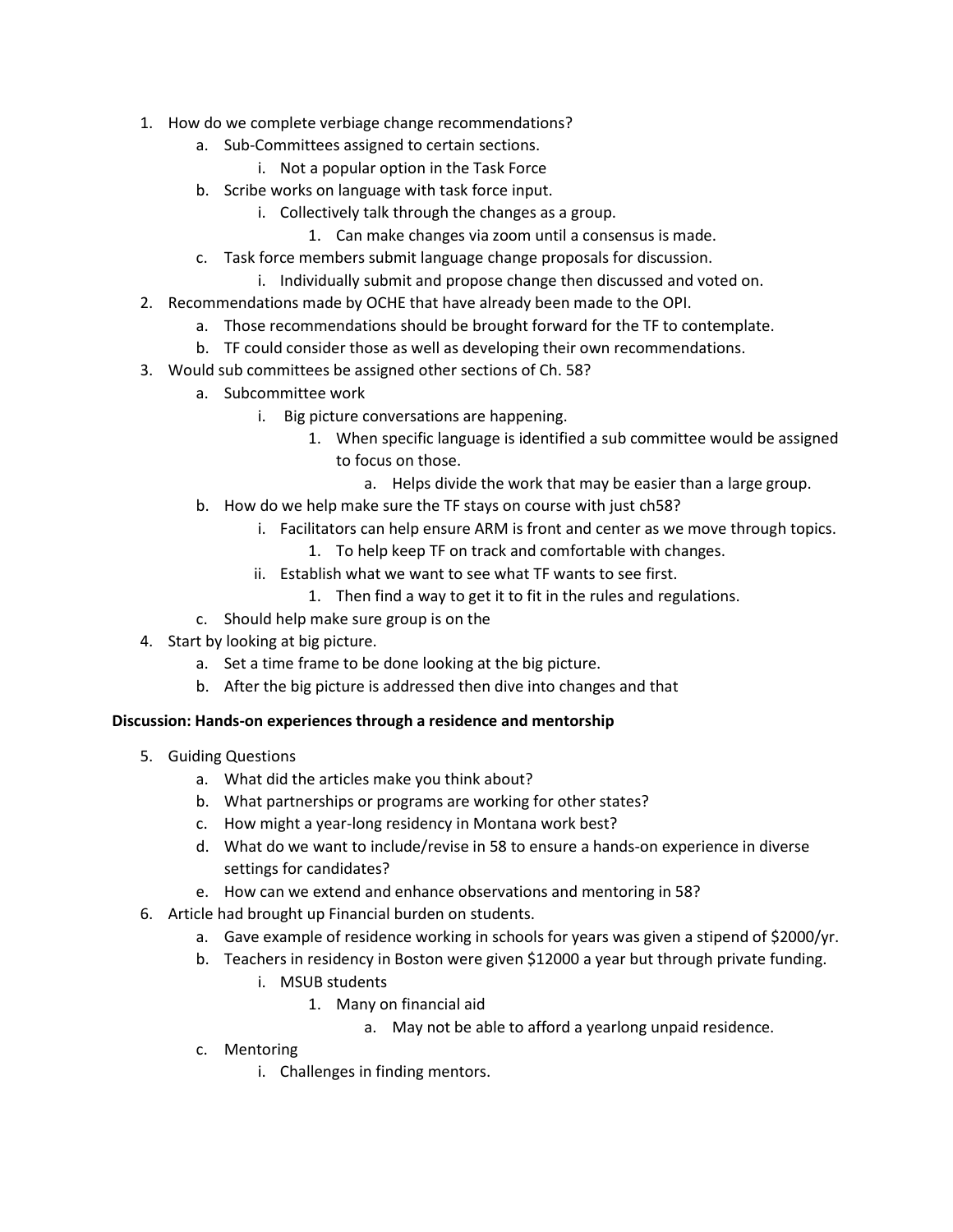- 1. Louisiana Teachers were going to be mentors in schools would have to go through a training program.
	- a. Do they get credits for that?
- 2. MSUB students
	- a. Difficulty finding room in schools for student teachers.
		- i. Bozeman has the same difficulty.
- 3. Is MT thinking about funding residency?
- 4. If it is already difficult to find placement for students, how will adding another requirement make the process harder?
- 7. Louisiana started the program and are continuing to gather data from the program.
	- i. How to expand classroom training
	- ii. Data gathering is critical to see.
	- iii. Is there good data within MT to see how expanding classroom training might affect our population?
- 8. Data on effectiveness
	- a. The effectiveness on programs currently
		- i. Data that is consolidated and available.
	- b. There is not anything that prevents the development of this type of program right now.
		- i. Important to remember standards are the level of entry not the exemplar.
- 9. In rural MT
	- a. 3 years for supervising teachers is difficult to find.
		- i. This challenge is not going away any time soon.
			- 1. Will most likely only increase.
- 10. Would the internship replace student teaching?
	- a. When student teaching, you do not get paid.
		- i. If we ask people to take a year
			- 1. What is the year? School year vs. calendar year?
				- a. Student teachers already give 3 months without any stipend.
			- 2. Piolet program is crucial.
		- ii. Requirements for base line expectations
			- 1. MT has more untraditional students
				- a. Older than 18 20 and unattached
		- iii. How would requiring a year long internship affect a later in life credential?
		- iv. Funding in terms of mentors.
			- 1. Accountability to mentors.
				- a. Class c school mentors
					- i. Tend to be overworked.
						- 1. Assigned mentor but in title only.
					- ii. Making sure the credential is in the same area.
						- 1. Example: Do not want a math teacher
							- mentoring an English teacher.
- 11. 20 yrs. ago on a Task Force on billings school board
	- a. TF conducted research on yearlong student teaching.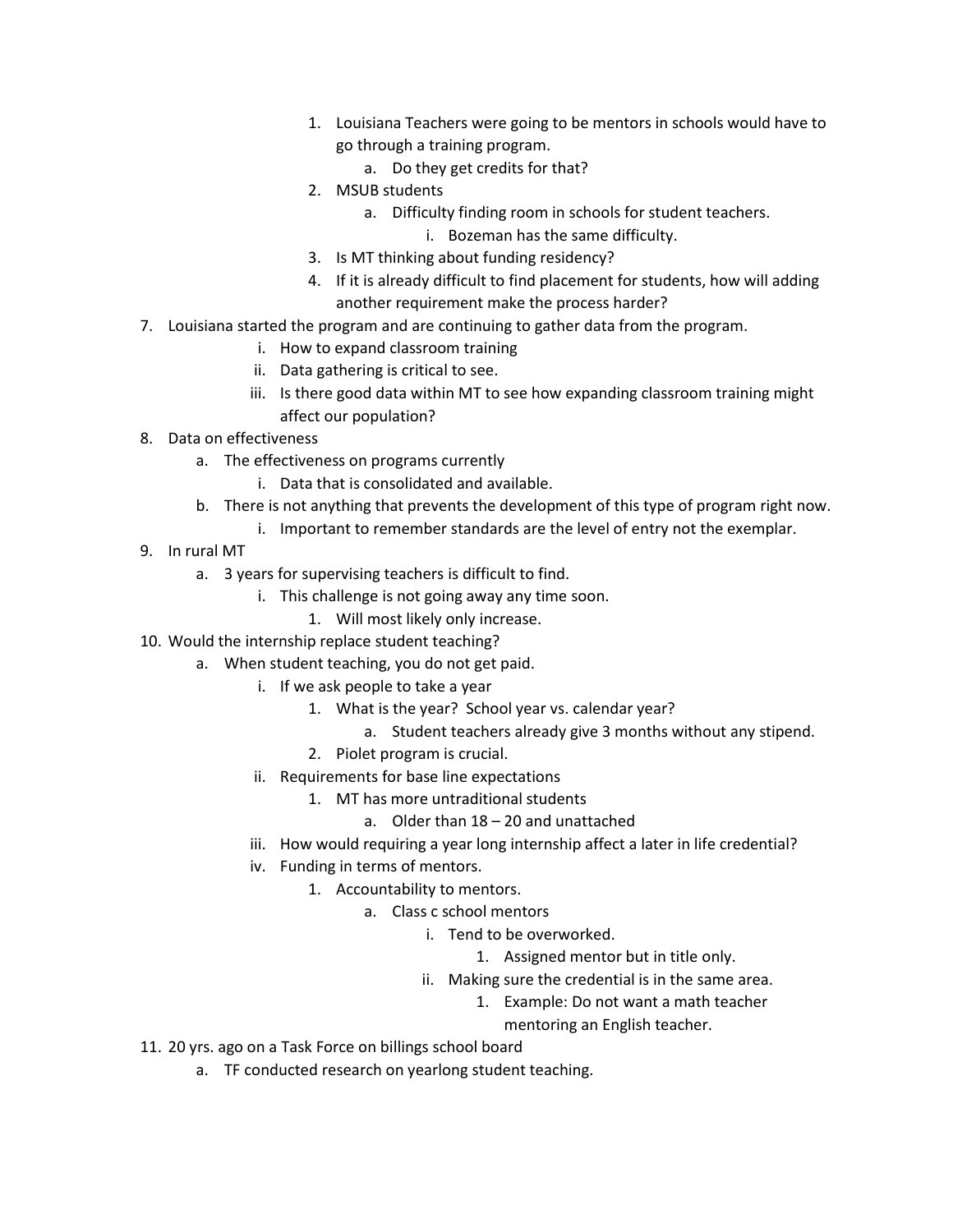- i. As a member, the committee thought a yearlong student teaching experience was a very desirable thing to implement.
	- 1. Over time, obstacles were more difficult than originally thought.
		- a. Lack of mentors
		- b. Elongating teacher preparation
			- i. We need teachers now not 5 years from now.
		- c. Money
			- i. The lack of money for student teachers to teach.
			- ii. \$12,000 stipend is probably not enough to keep a student going during that time.
			- iii. Mentors are also not being compensated.
- ii. The experience helped teachers be more prepared.
	- 1. But the obstacles were significant.
- iii. Would be difficult for School districts to fund a program like this for a year.
	- 1. The costs would likely flow back to students.
		- a. Causing more debt.
- iv. Having two different tracs for opportunities may also not be what we think it would be.
	- 1. May not result in the quality outcome MT is looking for.
- v. EPP needs to make sure to give Students real student time in classrooms.
	- 1. There is no simulation or replacement for real classroom time.
	- 2. But it will be difficult to achieve even more than what is happening already.
- 12. Academic side of teacher preparation
	- a. New teachers coming in with a better background in:
		- i. Science of reading
		- ii. Trauma Informed Practices
		- iii. Social Emotional Learning
	- b. If residency has too many barriers,
		- i. Are there things we can look at in EPP that could be instituted academically for new teachers.
			- 1. Louisiana wanted all standards to be consistent across all EPP in their State.
				- a. Is this feasible in MT?
- 13. Rule Making process
	- a. Accreditation standards are what rules are based on.
		- i. Entry level important to keep in mind.
	- b. Quality and state of the art recommendations that could be included.
		- i. Rule making process needs to be where other ideas can be used to be built.
			- 1. Any change to legislative rule
				- a. Has a substantial impact from the rule?
					- i. If somehow a yearlong internship program could be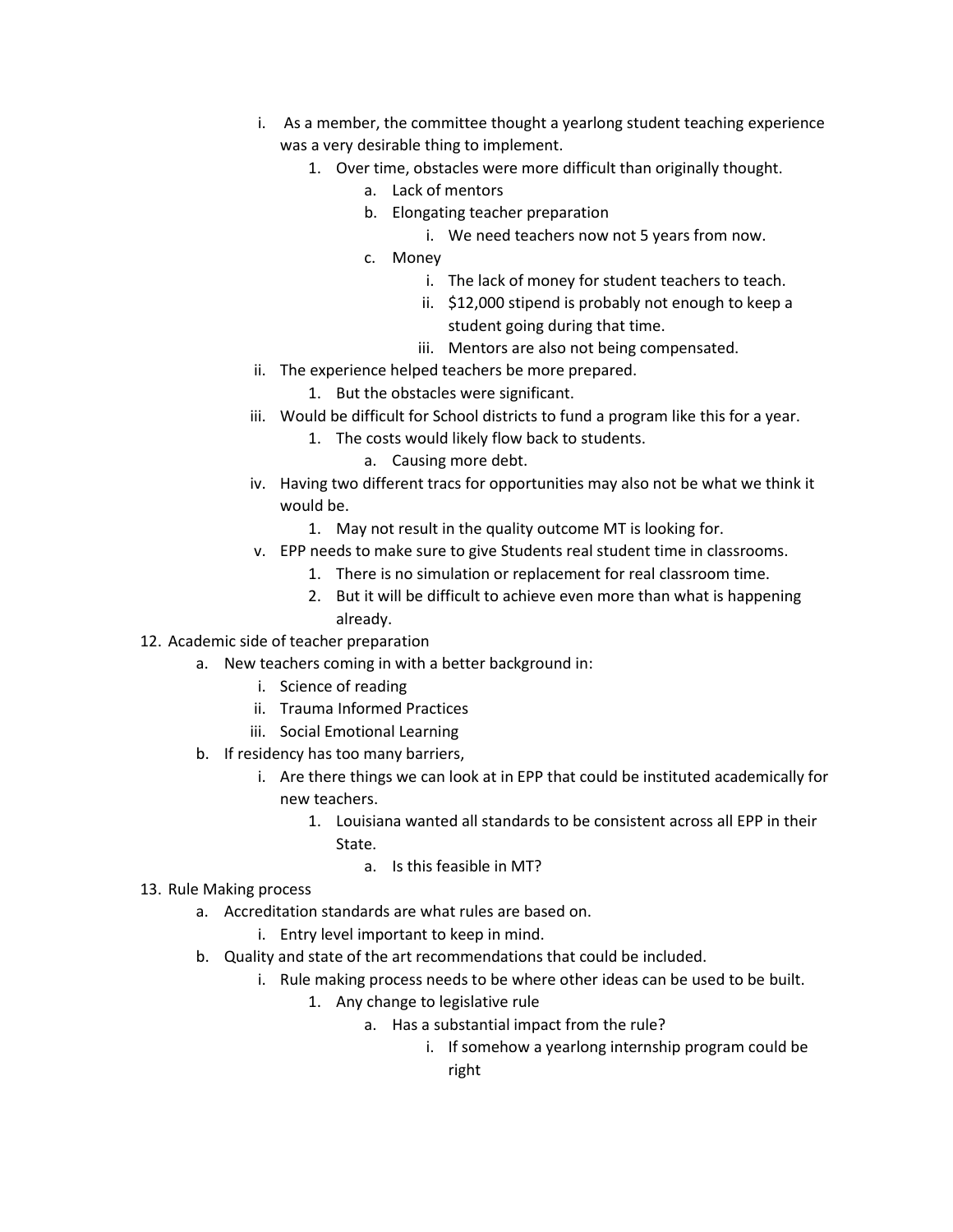- 1. Would have a significant impact on EPP and student teachers.
	- a. Would likely result in legislature to develop revenue and appropriate funding.
- c. A Pilot is being prepared of a portion of residency through mentorship with an advanced student teaching model.
	- i. Part of the Grow your own initiative.
		- 1. How can a paid student teaching experience?
			- a. With district cooperation
	- ii. Concepts are being thought about.
		- 1. Piolets need to be considered before changing the rules.
- 14. MSUB pilot of a group of students
	- a. During Junior field experience then continuing with the same teacher for a year
		- i. Then continue to do their student teaching in the spring with the same teacher.
			- 1. Challenge that arose.
				- a. Many of those students were getting endorsements in other areas as well.
					- i. Students that are doing endorsements are required to student teach.
			- 2. If we are requiring a year long residency
				- a. Just for getting general education.
					- i. Would they be expected to do additional time in the school for endorsements?
- 15. The Goal is for students to learn.
	- a. Curriculum could be changed.
	- b. Difficulties requiring seat time.
	- c. ARM Rules
		- i. How do we integrate all our tools to allow students to be prepared?
- 16. What is the definition of hands-on diverse experience?
	- a. Helena is 90% Caucasian at Carrol College
		- i. Difficult to get diverse experience.
			- 1. Perhaps digital classrooms could be allowed?
	- b. Could an online platform increase:
		- i. Diversity
		- ii. A larger pool
	- c. We would not want to lose anything we learned from COVID.
		- i. Technology is now in schools.
		- ii. Building capacity needs to be available.
			- 1. Teachers need to understand how to use it
				- a. Universal Design
- 17. In rural school setting there is an opportunity to address the bulk of issues
	- a. Rule making process.
		- i. Rural communities